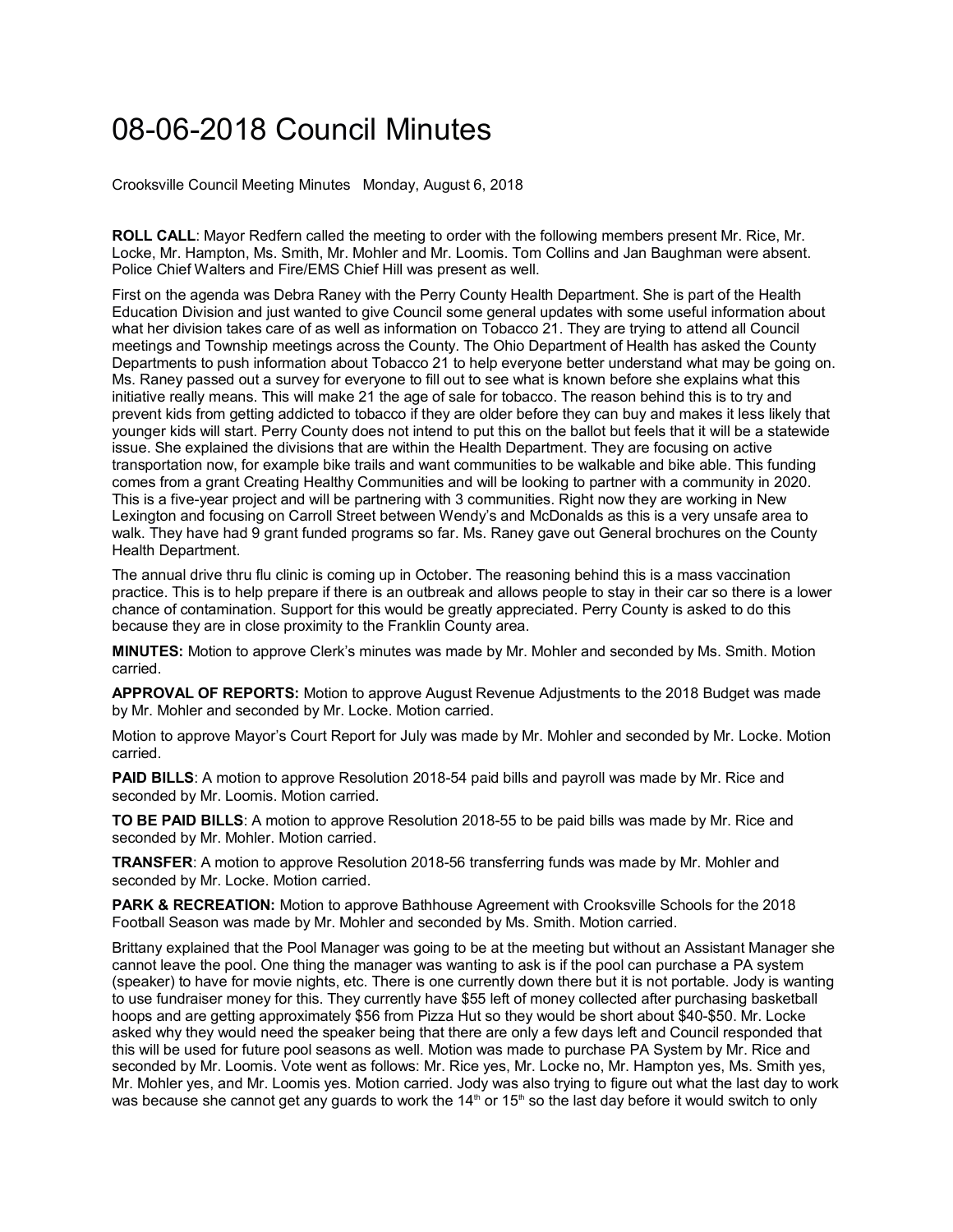weekends would have to be the 13th. This would push dog swim to possibly September  $8<sup>th</sup>$  and would like to ask people that come in for donations to the Perry Animal Welfare Society. Council discussed if it is feasible to keep the pool open for only weekends. Chemicals have to be checked twice a day and Mr. Mohler feels that it will cost more to keep it open during week just for weekends. They were discussing how much the pool would bring in with the costs that goes out to keep this going all week. Tim Bobb does not have the time to check chemicals with everything else going on and being shorthanded.

Mayor Redfern explained that the Main Street bridge will be closing August 20<sup>th</sup> and this will put a burden on people getting around town. They moved his meeting regarding the Industrial Drive Bridge. There is a lot going on and does not know if it is economically feasible to keep the pool open but this is Council's decision. Mr. Rice stated that he would like to see the pool stay open but does not want to lose money in the process. Brittany asked Council to let her know what they wanted to do. Mr. Hampton asked about keeping it open an extra week for the weekend of the 17<sup>th</sup> -19<sup>th</sup> and being that this is paid for by a levy and feels that it should stay open a little extra with dog day being held on the 20ʰ. Council asked when Wet N Wild was and Brittany explained that she will find out and let them know so they can determine when it should be shut down and asked for them to come back to this in a little while.

Mayor Redfern clarified that the Main Street bridge will be closed the 20<sup>th</sup> and has to get with the Fire/EMS Chief on safety routes and where the street needs blocked to keep access open to businesses. Fire/EMS Chief Hill stated that he spoke with the Foreman and he said he is going to move back 30ft from the bridge and close it off at the alley. Everyone will have to go out on China at the Fire Station and Street garage. The foreman had already spoke with Jim as well. Mayor Redfern stated that the meeting will be towards end of August with ODOT on the Industrial Drive Bridge. Regarding the railroad, Mayor Redfern spoke with them and there was an agreement made that he gives them a 5-day notice on when we want to plane down the Industrial Drive crossing. He doesn't think this can be done by the  $20<sup>th</sup>$ .

Mr. Locke explained that three weeks ago there was a water meeting. They asked to go back to once a week instead of twice a month to know where everything stands. Mr. Locke explained that black top was supposed to start the 23<sup>rd</sup> of July but he hasn't seen anything other than out at Brown Circle Drive. There hasn't been a meeting for three weeks and Mr. Locke made a motion to go back to having waterline project meetings once a week. He believes that the engineers do not want to get involved and just want to let it go. Mayor Redfern stated that he gets complaints before these meeting and just call them but it doesn't work that simple because it involves the engineer. It is easier to sit down with all parties involved so they can go over problems and what is going on. The communication is worse when these meetings don't happen. Mr. Locke stated that he needs Council's backing because the Engineer's will fight this and he doesn't think they want to come down here every week. He thinks that somebody needs to be present to push things along a little bit. Motion was seconded by Mr. Rice. Motion carried. Mr. Locke asked Mayor Redfern to email the Engineer office and let them know what Council wanted.

**SAFETY:** Fire/EMS Chief Ralph Hill stated that hose testing was done today and a couple sections failed so he will be getting a PO in to the Mayor for approval. He stated that he will get the monthly numbers to Council by the end of the week. Chief Hill stated that he had received a preliminary drawing from Pat Kelly on the new Fire Station and as soon as he gets him the estimated cost he will forward on to everyone.

Police Chief Walters explained that the E-ticket writers are online and done and are just awaiting inspection from the State that is supposed to be done on the  $27<sup>th</sup>$  and then they will be ready to use. Regarding the drug drop box that was donated by the State, Chief Walters would like to get a camera placed on it. He will probably place this right in front of the front door to the side and have this mounted to the sidewalk. This has to be weighed every month when the paperwork is sent in to the State. There cannot be any liquids and is used for prescriptions that are not finished. He explained that Chief Hill was working with him on developing a policy for this. He stated that they are about a week or two out on the Plymouth. He explained to Council what all was done to it to restore/repair the Plymouth.

Jerry Marks was present and explained that the HAPCAP program was great this summer and they were able to keep everything mowed. He stated that he will have to start going after people for community service and start working on the list of properties that the Mayor had put together for their yards needing cleaned up.

**BUILDING:** Motion to approve Building Permit for Thomas and Linda Moore at 402 Elizabeth Street for a porch with a roof was made by Mr. Mohler and seconded by Mr. Hampton. Motion carried.

**LEGISLATIVE:** Motion to approve Resolution 2018-57, a Resolution Accepting the Amounts and Rates as Determined by the Budget Commission and Authorizing the Necessary Tax Levies and Certifying them to the County Auditor was made by Mr. Mohler and seconded by Ms. Smith. Motion carried.